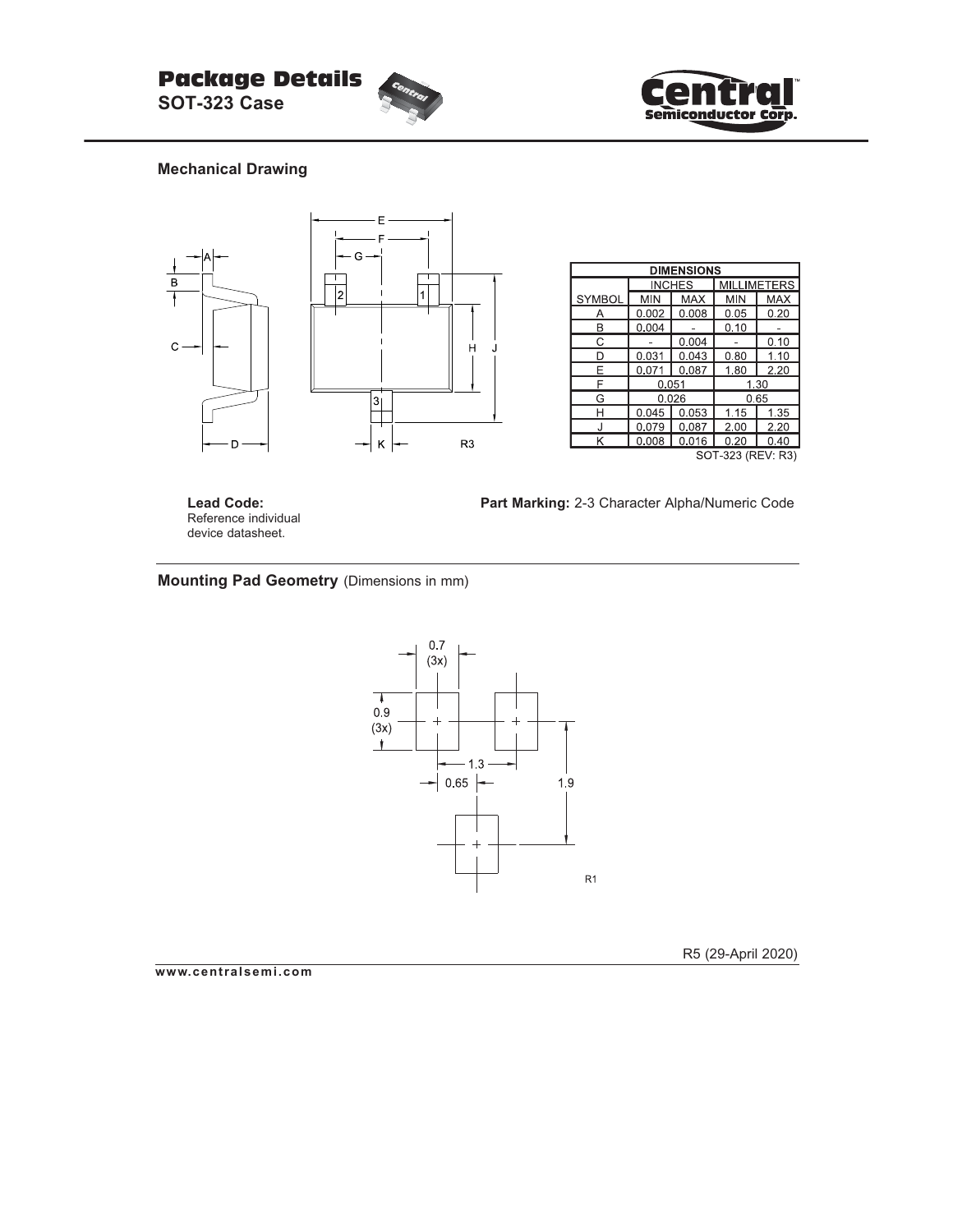

### **Tape Dimensions and Orientation** (Dimensions in mm)



## **Packaging Base**

 $7"$  Reel = 3,000 pcs. 13" Reel = 10,000 pcs.

## **Reel Labeling Information**

#### **Each reel is labeled with the following information:** Central Part Number, Customer Part Number, Purchase Order Number, Quantity, Lot Number, Date Code and Ship Date.

#### **Reel Packing Information**

| <b>Reel</b> | <b>Reels per</b>        | Parts per<br><b>Box</b><br>(Maximum) |             | <b>Box Dimensions</b> | <b>Shipping Weight (Max.)</b> |                |  |
|-------------|-------------------------|--------------------------------------|-------------|-----------------------|-------------------------------|----------------|--|
| <b>Size</b> | <b>Box</b><br>(Maximum) |                                      | <b>INCH</b> | <b>CM</b>             | LВ                            | <b>KG</b>      |  |
| 7"          | 9                       | 27,000                               | 9x9x5       | 23x23x13              | 3                             | $\mathfrak{p}$ |  |
|             | 18                      | 54.000                               | 9x9x9       | 23x23x23              | 6                             | 3              |  |
|             | 40                      | 120,000                              | 21x9x9      | 53x23x23              | 13                            | 6              |  |
|             | 108                     | 324.000                              | 27x9x17     | 69x23x43              | 34                            | 16             |  |
|             | 6                       | 60,000                               | 15x4x15     | 38x10x38              | 6                             | 3              |  |
| 13"         | 14                      | 140.000                              | 15x15x9     | 38x38x23              | 12                            | 6              |  |
|             | 26                      | 220,000                              | 15x15x18    | 38x38x46              | 22                            | 11             |  |

#### **Ordering Information**

- For devices taped and reeled on 7" reels, add TR suffix to part number.
- For devices taped and reeled on 13" reels, add TR13 suffix to part number.
- All SMDs are available in small quantities for prototype and manual placement applications.

**www.centralsemi.com**

R5 (29-April 2020)